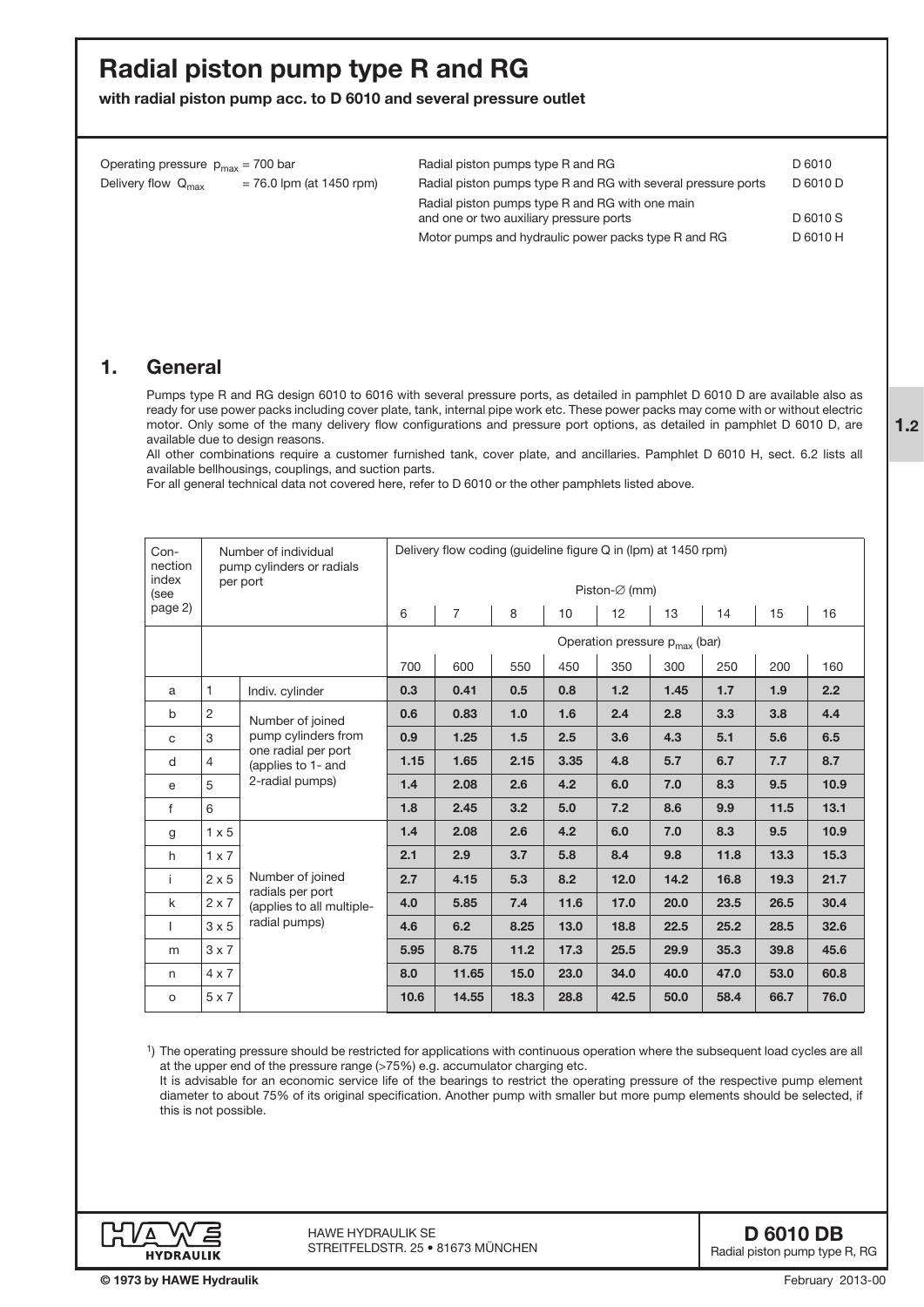# 2. Available versions, main data

The number of pressure ports possible depends on the cover plate size (see D 6010 H). The type over view below illustrates that port 1 stands for port 1 at the pump (see also D 6010 D), port 2 is fed by the remaining cylinders or radials of the pump. Should there be more than two pressure ports, the larger number of remaining cylinders to be grouped will be connected to port 2.

The R pump to be used should be selected according to table 1 (see also sect. 2.1 in D 6010 D).The individual delivery flow codings to be grouped at one port on the cover plate are shown between slashes. Sect. 2.1 to 2.3 comprise the possible combinations for standard units, depending on the number of pressure ports on the cover plate. The connection index a - o are to be replaced by the respective flow codings (see sect.1) desired to create the final order coding. Joined deliveries led out to one pressure port on the cover plate should normally employ cylinders with identical diameter. It is possible mix cylinders with different diameter to achieve a certain delivery at one port, but their diameter. The max. pressure rating for each port depends on the utilized pump cylinders.

|                                                                              | <b>Design 6010 and 6011</b><br>1-radial pump |                                                                |                                            |                                                                                                     |         |   |                 |                                  |                | Pressure port                                                           |
|------------------------------------------------------------------------------|----------------------------------------------|----------------------------------------------------------------|--------------------------------------------|-----------------------------------------------------------------------------------------------------|---------|---|-----------------|----------------------------------|----------------|-------------------------------------------------------------------------|
|                                                                              |                                              |                                                                |                                            |                                                                                                     |         |   | $Q_1 = 5.1$ lpm |                                  |                |                                                                         |
| Order example 1):<br>Power pack with three pressure ports on the cover plate |                                              |                                                                |                                            |                                                                                                     |         |   |                 | Pressure port<br>$Q_3 = 0.6$ lpm |                |                                                                         |
|                                                                              |                                              | R 5,1 / 0,8 - 0,8 / 0,3 - 0,3 / B 20 - V 1,5 3~ 230/400V 50 Hz |                                            |                                                                                                     |         |   |                 |                                  |                |                                                                         |
| (c)                                                                          | (a)<br>(a)                                   | (a)<br>(a)                                                     | D 6010 H                                   | Motor voltage                                                                                       |         |   | R               | 赿                                |                | Pressure port<br>M<br>$Q_2 = 1.6$ lpm<br>$3\sim$<br>$\overline{2}$<br>3 |
| Pressure<br>port 1                                                           | Pressure<br>port 2                           | Pressure<br>port 3                                             |                                            |                                                                                                     |         |   |                 |                                  |                | $\sqrt{5}$<br>$^{\sim}$ 0.8<br>P 0,8<br>$^{6}$ 0.3<br>P 0,3             |
| Design and                                                                   | number of cylinders                          | No. of pressure<br>ports on the<br>cover plate                 |                                            | Grouped delivery<br>(acc. to connection index a to f in sect. 1)<br>at port No.  on the cover plate |         |   |                 |                                  |                | Suited cover plates and tanks<br>acc. to D 6010 H and D 6010 Z          |
|                                                                              |                                              | 2                                                              | $\mathbf{1}$                               | 2                                                                                                   | 3       | 4 | 5               | 6                                | $\overline{7}$ |                                                                         |
|                                                                              | 2-cyl. pump                                  | $\overline{2}$                                                 | a                                          | a                                                                                                   |         |   |                 |                                  |                |                                                                         |
| 6010                                                                         | 3-cyl.-pump                                  | 3                                                              | b<br>a                                     | a<br>a                                                                                              | a       |   |                 |                                  |                | B 6 and D 6 $4$ )                                                       |
|                                                                              |                                              |                                                                | d                                          | a                                                                                                   |         |   |                 |                                  |                | B 13 and D 13.1 4)                                                      |
|                                                                              |                                              | $\overline{c}$                                                 | c, b $^{2}$ )                              | $a - a$                                                                                             |         |   |                 |                                  |                | B 20 and D 13.2 <sup>4</sup> )<br>B 30, B 40 and D 30 4)                |
|                                                                              | 5-cyl.-pump                                  |                                                                | C                                          | a                                                                                                   | a       |   |                 |                                  |                |                                                                         |
|                                                                              |                                              | 3                                                              | $\mathsf{b}$                               | $a - a$                                                                                             | a       |   |                 |                                  |                | B 50 and D 50.1<br>max. 4                                               |
|                                                                              |                                              | 4                                                              | b, a <sup>3</sup>                          | a                                                                                                   | a       | a |                 |                                  |                | B 75 and D 50.2<br>ports                                                |
|                                                                              |                                              | 5                                                              | a                                          | a                                                                                                   | a       | a | a               |                                  |                |                                                                         |
| 6011                                                                         |                                              |                                                                | f                                          | a                                                                                                   |         |   |                 |                                  |                |                                                                         |
|                                                                              |                                              | 2                                                              | e                                          | $a - a$                                                                                             |         |   |                 |                                  |                |                                                                         |
|                                                                              | 7-cyl.-pump                                  |                                                                | d, c <sup>2</sup>                          | a - a - a                                                                                           |         |   |                 |                                  |                | B 13 and D 13.1 4)                                                      |
|                                                                              |                                              |                                                                | $\mathsf{e}% _{t}\left( \mathsf{e}\right)$ | a                                                                                                   | a       |   |                 |                                  |                | B 20 and D 13.2 4)                                                      |
|                                                                              |                                              |                                                                | d                                          | $a - a$                                                                                             | a       |   |                 |                                  |                | B 30, B 40 and D 30 4)                                                  |
|                                                                              |                                              | 3                                                              |                                            |                                                                                                     |         |   |                 |                                  |                |                                                                         |
| see                                                                          |                                              |                                                                | c, b $^{2}$ )                              | a - a                                                                                               | $a - a$ |   |                 |                                  |                |                                                                         |
| above                                                                        |                                              |                                                                | d                                          | a                                                                                                   | a       | a |                 |                                  |                |                                                                         |
| example                                                                      |                                              | 4                                                              | $\mathtt{C}$                               | $a - a$                                                                                             | a       | a |                 |                                  |                | B 50 and D 50.1<br>B 75 and D 50.2<br>ports                             |
|                                                                              |                                              | 5                                                              | a                                          | a                                                                                                   | a       | a | a               |                                  |                |                                                                         |
|                                                                              |                                              | 6                                                              | $a^{3}$                                    | a                                                                                                   | a       | a | a               | a                                |                |                                                                         |

1) R 5,1/0,8-0,3-0,8-0,3 would be the coding for a pump alone without tank (acc. to D 6010 D)

<sup>2</sup>) One cylinder of this group is a dummy, see also illustration in sect 2.3 of D 6010 D

3) One cylinder of this 5- (7-) cylinder radial is a dummy

4) Versions with only two pressure ports on the cover plate may also be equipped with connection blocks A... or E... respectively, B... or F... featuring pressure limiting valves (see D 6010 H, sect. 2.3.3).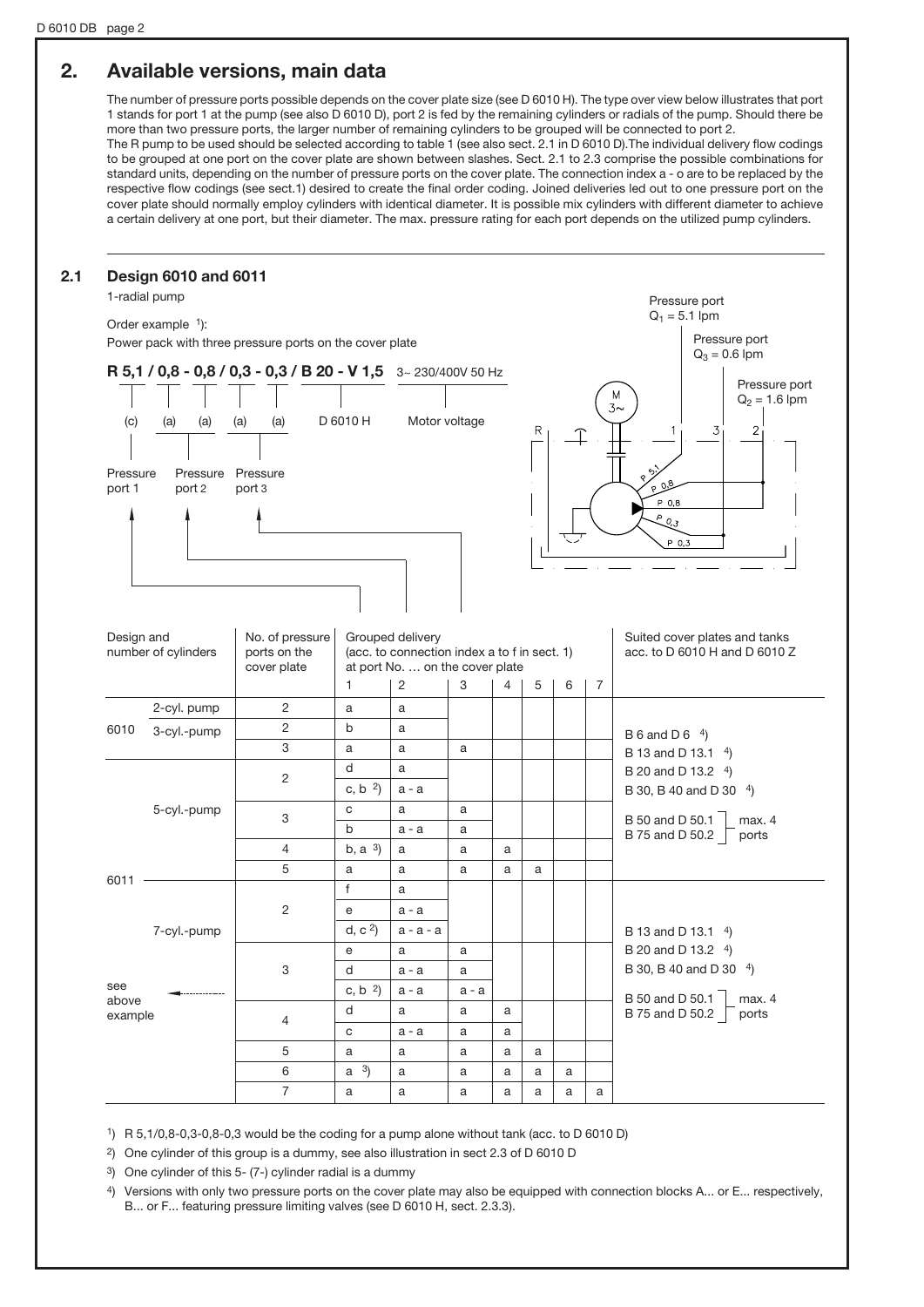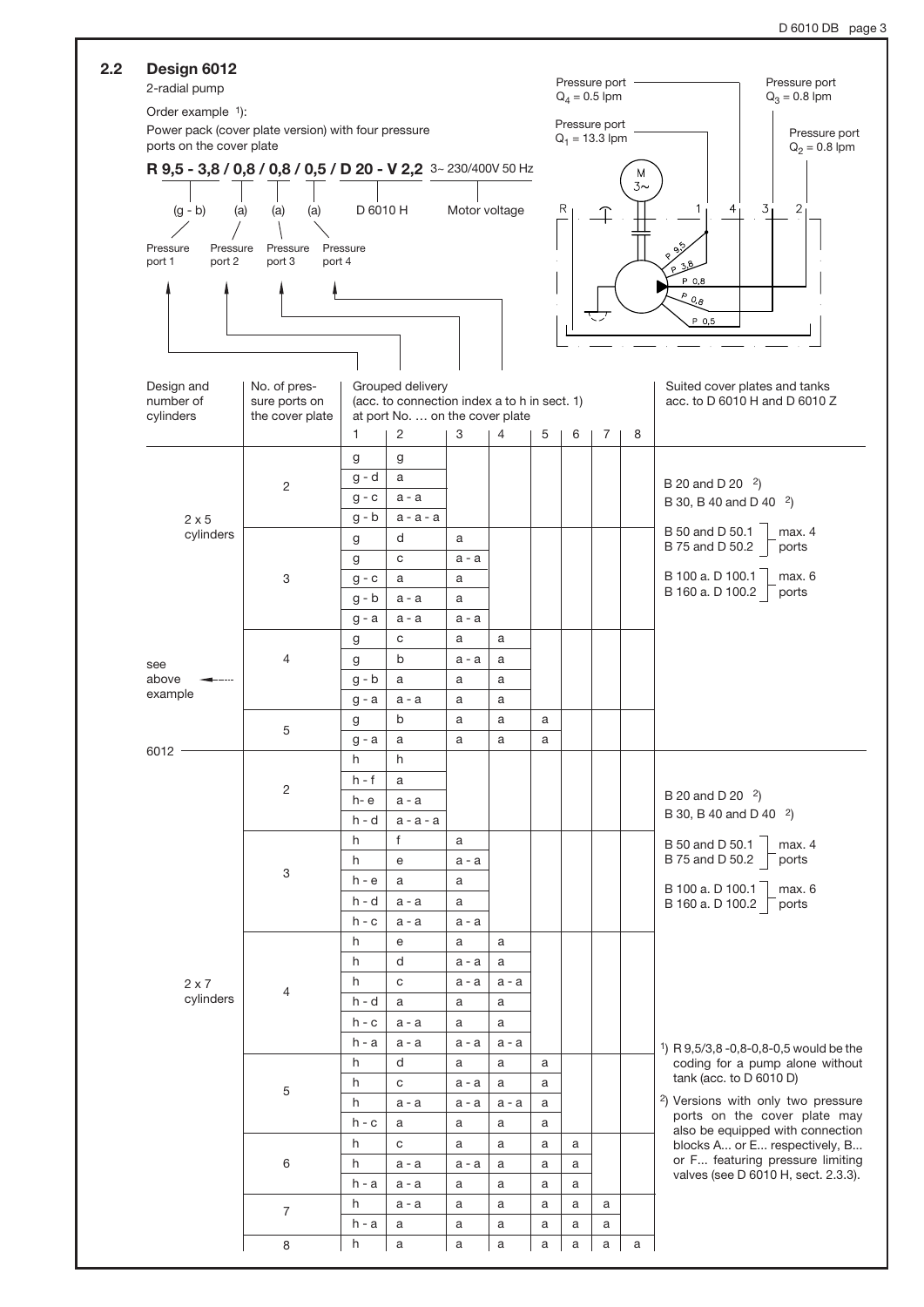

### 2.4 Pressure limitation with power packs B(D) 6 to B(D) 40

The tank and cover plate versions with only two pressure ports on the cover plate may also be equipped with connection blocks featuring pressure limiting valves (A... or E... tool adjustable and B... or F... manually adjustable), for details see D 6010 H, sect. 2.3.3. The codings for these connection blocks should be added subsequently, in the same order as the pressure ports, directly after the tank (cover plate) specification.

When only one connection block is desired the other one has to be negated with a "X" (see example below). A direct installation of pressure-limiting valves is not possible on tank sizes B 50 - B 400 (cover plates D 50.1 -D 250.2) due to limited space.



Pressure ports 1 and 2 safeguarded on the power pack



R 8,3/4,2/B20 -V4 - A/120 - B/270

Pressure port 1 safeguarded on the power pack

R 8,3/4,2/B20 -V4 - A/120 - X

Pressure port 2 safeguarded on the power pack

R 8,3/4,2/B20 -V4 - X - B/270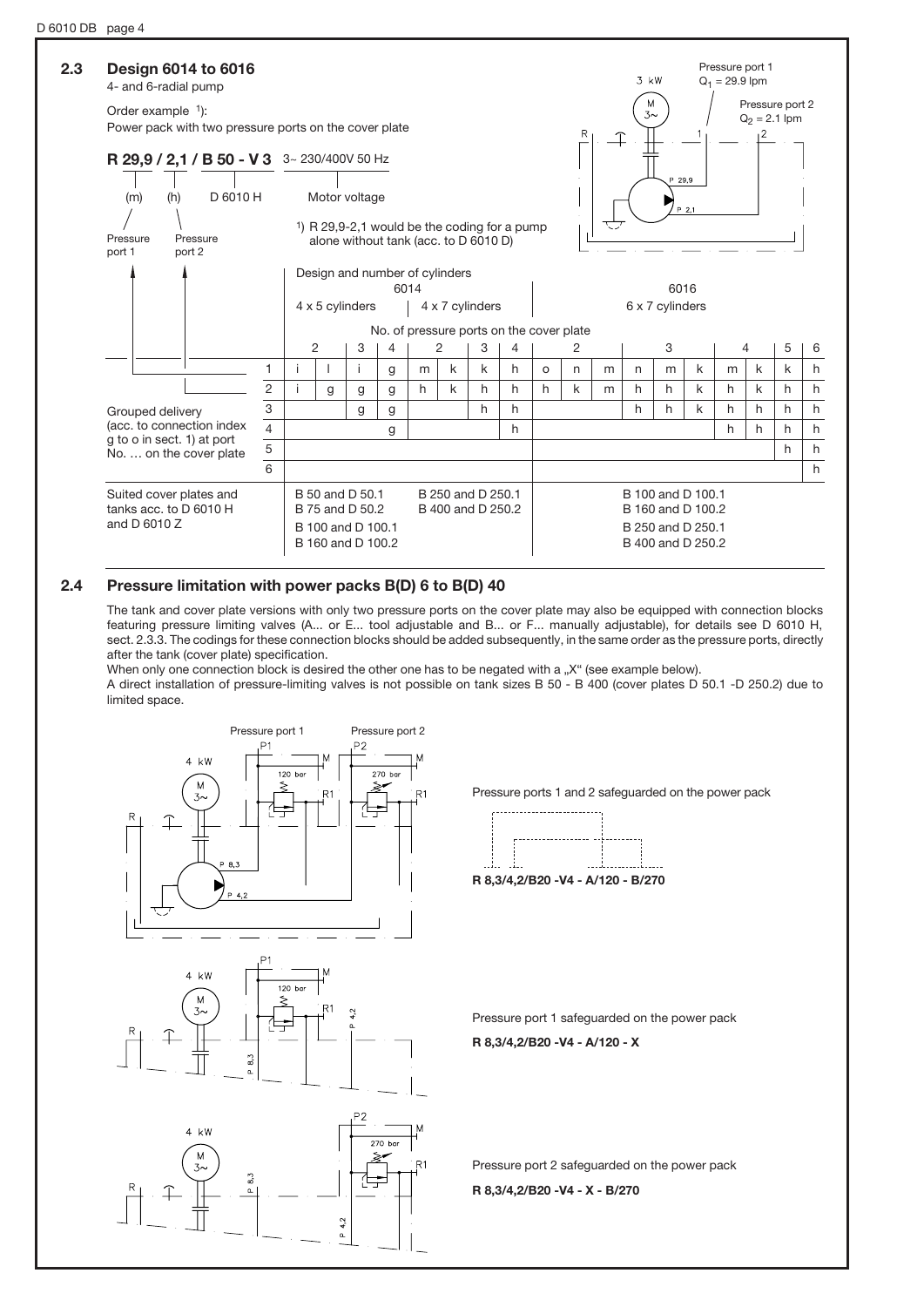### 2.5 Directional valve banks

Various directional seated and directional spool valve banks can be directly mounted at the connection blocks with pressure limiting valve suited for B(D) 6 to B(D) 40 acc. to sect. 2.4. However the number of sections at these valve banks is limited due to spatial reasons. It has to be specified in uncoded text, when both pressure ports are equipped with connection blocks featuring pressure limiting valves but only one should show a directly mounted valve bank.

It is recommended to equip these valve banks with idle circulation valves, that they can be arbitrarily activated whenever one of the deliveries is not needed for prolonged periods.

| Directional valve bank |                                                 | Number of valve sections within the valve bank |                   |              |                                                                                                                                                                                                                                                                     |  |  |  |  |
|------------------------|-------------------------------------------------|------------------------------------------------|-------------------|--------------|---------------------------------------------------------------------------------------------------------------------------------------------------------------------------------------------------------------------------------------------------------------------|--|--|--|--|
|                        |                                                 |                                                | Pressure port P 1 |              | Pressure port P2                                                                                                                                                                                                                                                    |  |  |  |  |
|                        |                                                 | D <sub>6</sub>                                 | D 13<br>D 20      | D 30<br>D 40 | $D_6 \dots D_40$                                                                                                                                                                                                                                                    |  |  |  |  |
| $D 7302 \t 1) 2$       | <b>VB 01C</b><br><b>VB 11C</b><br><b>VB 21C</b> | 2<br>2                                         | 3<br>3<br>2       | 5<br>3       | The directional seated and directional spool valve mounted<br>at pressure port 2 sticks will protrude the outline of the cover<br>plate. This means usually the risk of damage and it is therefore                                                                  |  |  |  |  |
| D 7470 B/1 $1$ ) $2$ ) | BWN(H) 1C<br>BWH 2C<br>BWH 3C                   | 2<br>2<br>3)                                   | 3<br>3<br>2       | 5<br>4       | recommended that no more than two section are installed there.<br>In general it is better to install this valve bank more remote,<br>connecting it via pipes. The same applies to directional spool<br>valve banks type SW (D 7450 and D 7451), which anyway cannot |  |  |  |  |
| D 7230-1               | SKP 06(16)<br>SKH 06(16)                        | 2                                              | З<br>2            | 4            | be directly mounted. For possible ways of connection, see the<br>respective pamphlets.                                                                                                                                                                              |  |  |  |  |

1) Double valves coding J and G (D 7032) or J and L (D 7470 B/1) are counted like two valve sections (partly not suited for cover plate D 6).

2) Valve sections (D 7302 and D 7470 B/1) featuring pressure switches at their under side cannot be directly mounted.

3) Over-dimensioned for the pump deliveries available with D(B) 6.





### 2.6 Dual stage port Z

 $p_{\text{max LP}}$  = 120 bar<br> $Q_{\text{max}}$  = 18 lpm

 $= 18$  lpm

Circulation back pressure approx. 6 bar at 12 lpm.

There are dual stage valves available for tanks B 6 to 40 and cover plates D 6 to 40. This valve enables that two pump deliveries to be fed at one port on the cover plate, with one delivery being automatically switched into idle circulation as soon as a set pressure is achieved and exceeded. This idle circulation mode is maintained by the circuit continuing to deliver.





Pressure circuit 2: 1.6 lpm (2 x 0.8 lpm internally connected) is safeguarded at 350 bar

(Version without pressure limiting valve): R 9,5 /0,8 - 0,8 / B20 - V1,5 Z70 X Motor voltage 3~ 230/400V 50 Hz)

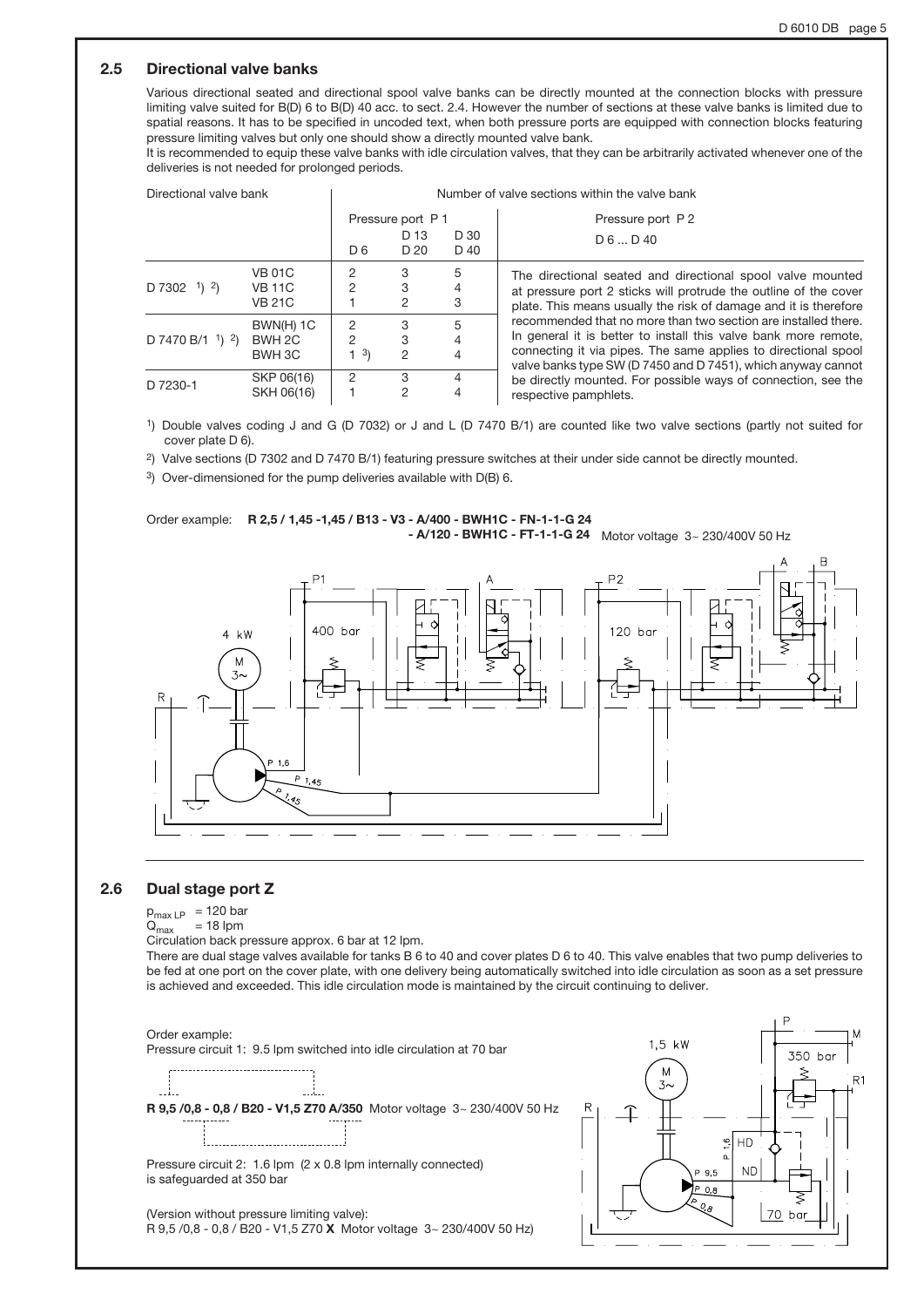



### Type D 6 and B 6 Type D 13.. and D 20 as well as B 13 and B 20



### Type D 30 and D 40 as well as B 30 and B 40



Ports conf. ISO 228/1 (BSPP): Pressure ports P1 to  $\overline{P8} = \overline{G} \overline{1/2}$ 

Cover plate strength (20 mm) and location of port R  $(a_1$  and  $b_1)$  as above. For all other dimensions, see D 6010 H.

### Important note:

All unused pressure ports must be blocked with a disc plug (DIN 470)!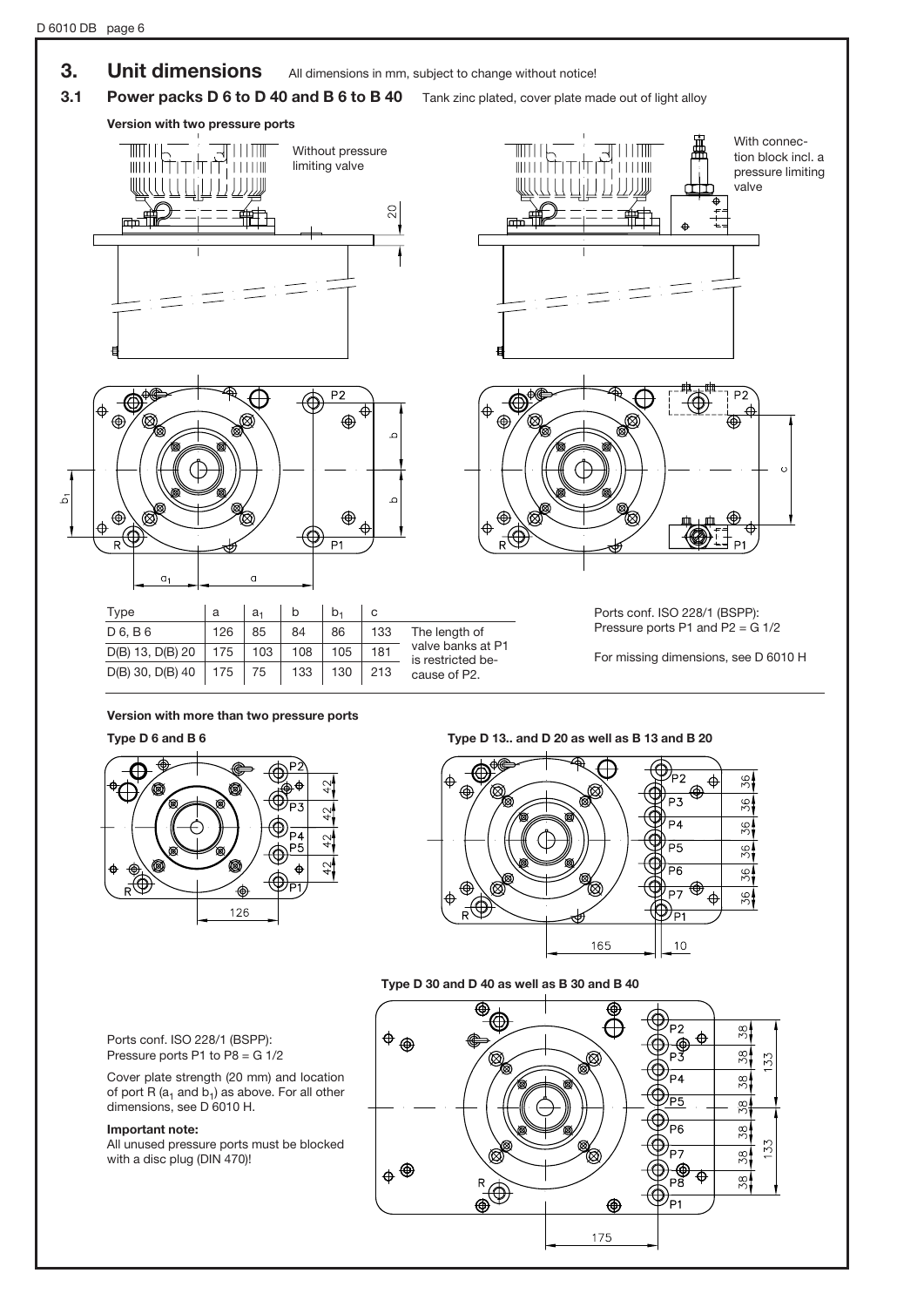

All unused pressure ports must be blocked with a tapped plug (DIN 910)!